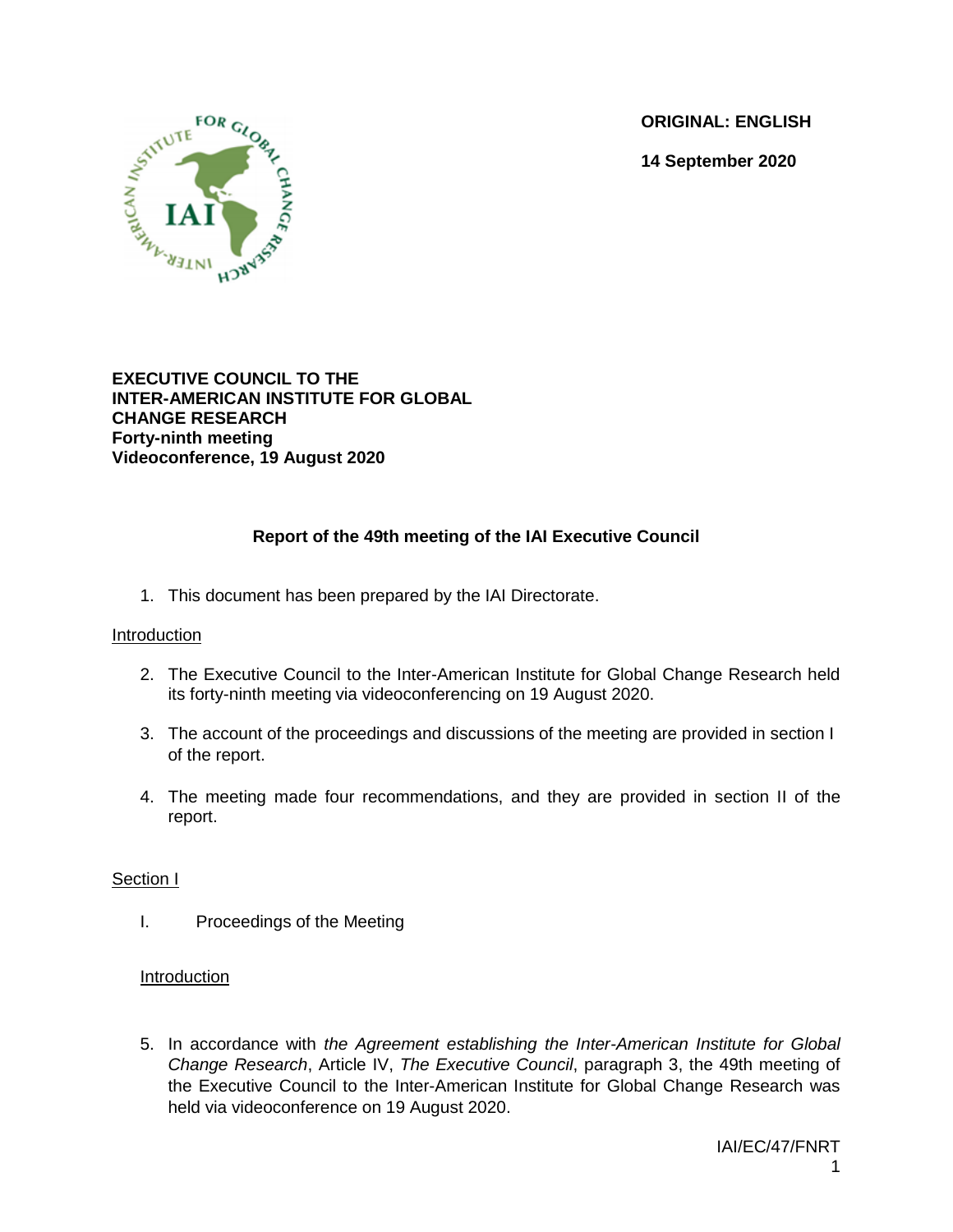- 6. This meeting was held back-to-back with the 29th meeting of the Conference of the Parties (CoP-29, Videoconference) in accordance to Article VI, paragraph 3 of the *Agreement to establish the Inter-American Institute for Global Change Research* and Decision XXV/19: *Joint SAC, SPAC and EC-CoP meetings*.
- 7. The meeting was chaired by the Chair of the Executive Council (EC).
- 8. The following Parties to the Agreement with membership in the Executive Council attended the meeting: Brazil, Chile, Colombia, Guatemala, Mexico, Panama, the United States of America and Uruguay.
- 9. The list of Parties and observers is provided in the List of participants available at: [http://www.iai.int/en/post/detail/49th-Meeting-of-the-IAI-Executive-Council-.](http://www.iai.int/en/post/detail/49th-Meeting-of-the-IAI-Executive-Council-)

#### Opening of the meeting

#### Welcome by the Executive Council Chair

- 10. The Chair expressed his gratitude to members of the Executive Council for their participation in the meeting. He noted that is the first meeting of the Conference of the Parties held via videoconferencing and that a certain flexibility regarding the rules of procedures was necessary. He continued by stating that Covid-19 highlighted the need for enhanced science and cooperation among the countries in our region and hoped that we would continue to work together towards common objectives.
- 11. The Chair also acknowledged the work of Brazil as the former Chair of the Executive Council and expressed his appreciation for its support and work.
- 12. He concluded by inviting the participants to introduce themselves.
- 13. Following the introductions, the Chair invited the IAI Executive Director to speak.
- 14. The Executive Director thanked participants and informed Parties that elections for the Executive Council would be held during the  $28<sup>th</sup>$  meeting of the Conference of the Parties and expressed his hope that current members would consider continuing to serve on the Council.

#### Agenda item 1: Approval of the agenda

- 15. The Chair invited members of the Executive Council to approve the agenda.
- 16. The agenda was approved by consensus.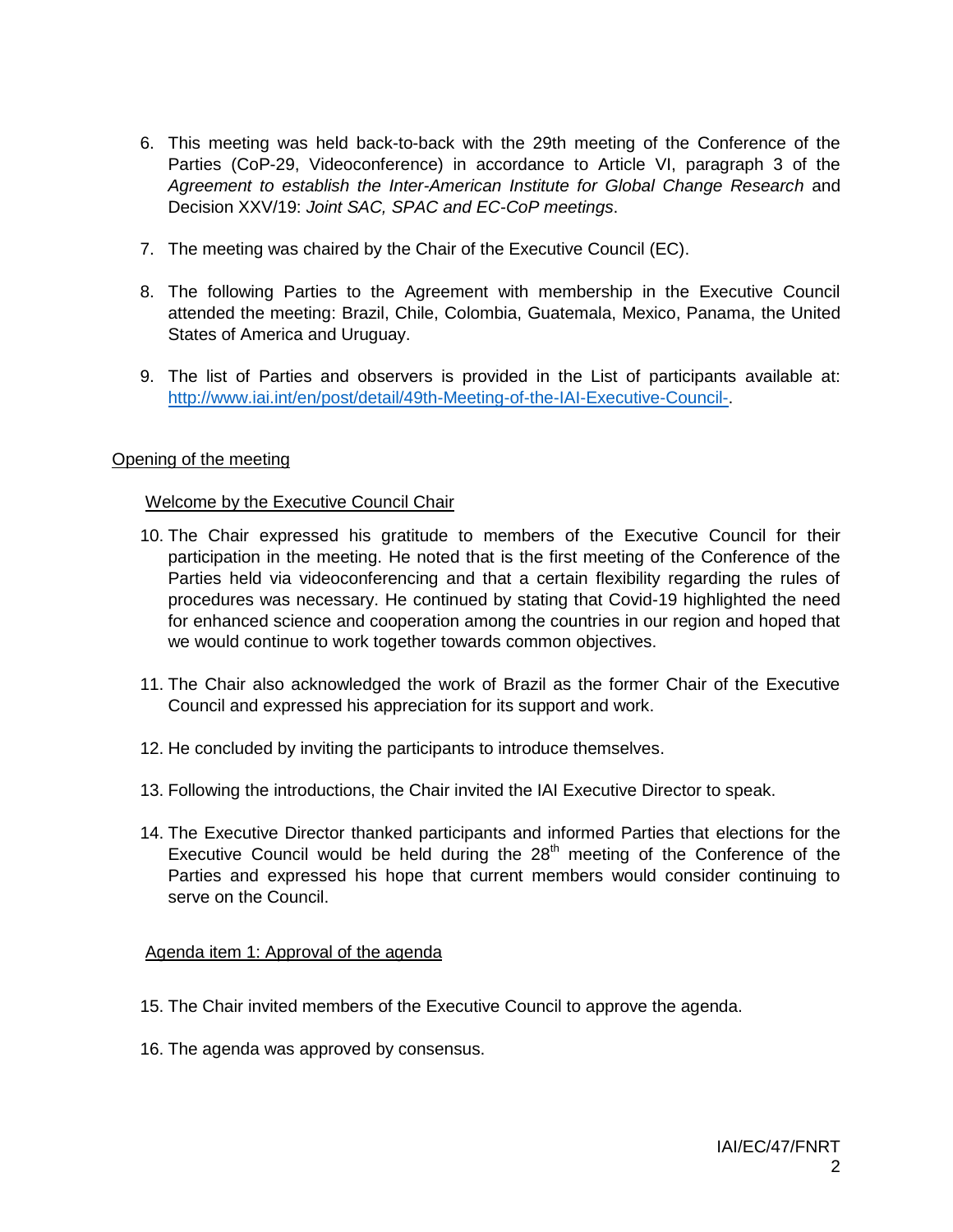Agenda item 2: Approval of the Reports of the 47th and 48th meetings of the Executive **Council** 

- 17. The Chair invited members of the Executive Council to approve the reports of the 47th and 48th meetings of the Executive Council.
- 18. The reports were approved by consensus.

### Agenda item 3: Establishment of a committee to recommend candidates for the Scientific Advisory Committee (SAC) elections, during CoP-28

- 19. The Chair introduced this agenda item and read the Party nominations for SAC membership. Two nominations were provided by Parties, one by an Associate, and a fourth from the SAC. The Parties also agreed to submit the names of two alternate members to the SAC.
- 20. The Chair of the EC invited members of the EC to make recommendations to the CoP-28. Three Parties volunteered: Brazil, Mexico and the United States.

#### Agenda item 4: Report of the Executive Council

- 21. The Chair reviewed the Document IAI/EC/49/4, Report of the Executive Council.
- 22. The Chair summarized the activities of the IAI Executive Council during the 2019-2020 intersessional period, including efforts to establish a flexible funding mechanism for the Americas. The organization of a meeting on the margins of the Belmont Forum plenary meeting, to be held in October 2020, of Latin American and Caribbean development banks, funding mechanisms and national funding agencies and donors was not possible owing to Covid-19.
- 23. He also described the work of the Scientific Advisory Committee and the Science-Policy Advisory Committee to revise the Scientific Agenda. The Chair suggested that the Executive Council recommend approval of the Agenda to the Conference of the Parties at CoP-28.
- 24. He concluded by noting the need for Parties to support the IAI and to submit their voluntary contributions with due urgency.

Agenda item 5: Financial and Administrative Committee report

25. The IAI Directorate presented the report of the Financial and Administrative Committee (FAC).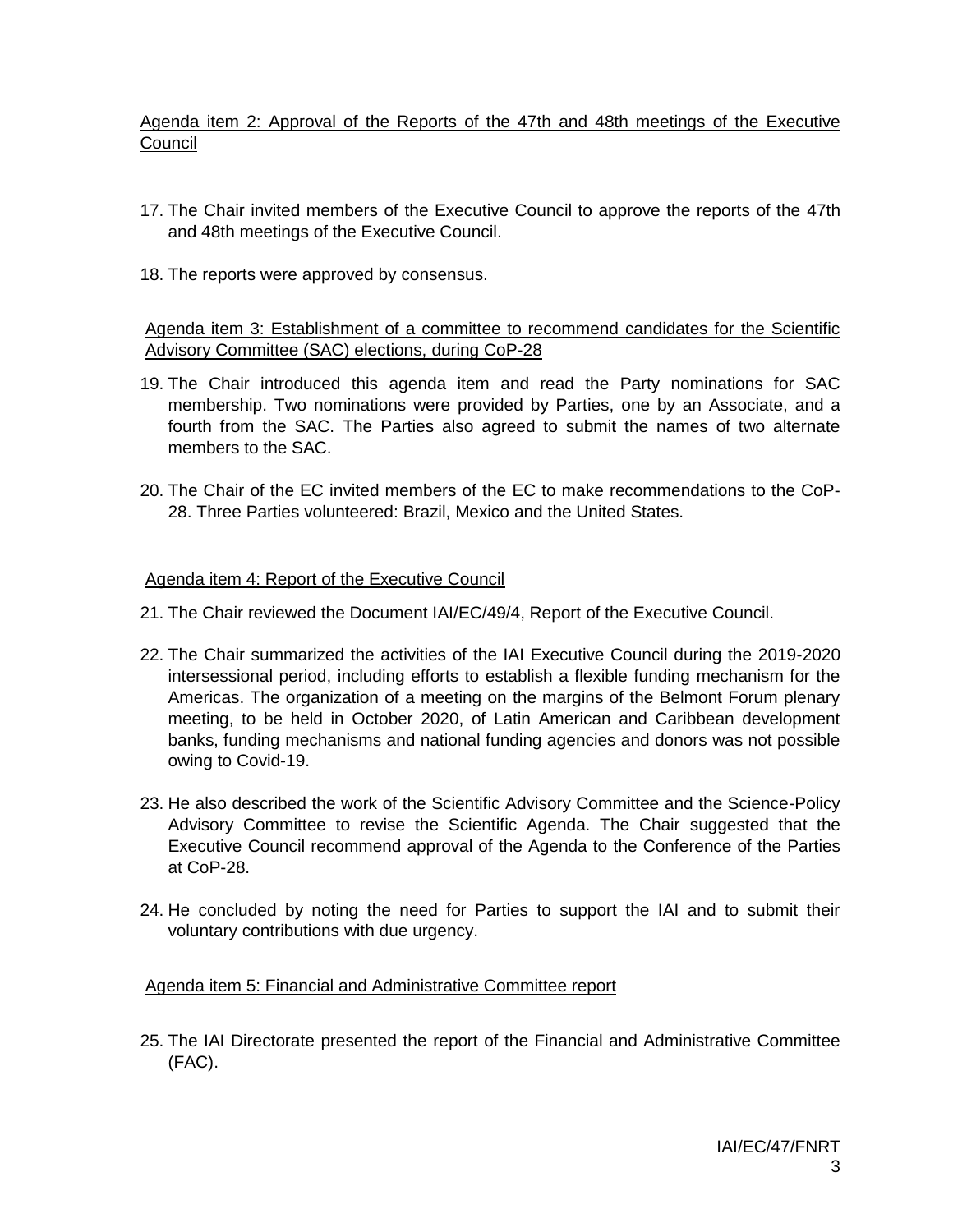26. It noted that the report states that: *The FAC received and has reviewed the IAI's core budget request for the coming fiscal year and recommends that the Executive Council forwards it to the Conference of the Parties for approval*.

Agenda item 6: Auditor's Report and approval of Financial Status Report, Financial items to be forwarded to the CoP-28.

- 27. The Chair invited the IAI Directorate to introduce the Auditor's report.
- 28. In its introduction to the Auditor's report, the IAI Directorate pointed to the positive outcomes and conclusions. He continued by summarizing the Financial Status Report, and the core budget, country contributions for FY 2020-2021 and preliminary request 2021-2023 to be forwarded to the CoP-28.
- 29. The IAI Directorate stressed that, owing to the economic and social challenges faced by Parties, there are no increases requested to the core budget for the 2020-2021 fiscal year. However, the IAI Directorate noted that this situation is not sustainable and that it is experiencing difficulties in meeting the workplan as outlined through decisions adopted at CoP-28.
- 30. Recommendation *The EC recommends that Parties at CoP-28 approve the IAI Auditor's Report and IAI Financial Status Report.*
- 31. Recommendation *The EC recommends that CoP-28 approves the Core Budget, Country Contributions for FY 2020-2021 and Preliminary request 2021-2023*.

Agenda item 7: Approval of items to be forwarded to CoP-28

- 32. The Chair opened Agenda Item 8 by inviting members to consider approval of items to be forwarded to CoP-28 contained in the Section II of this document.
- 33. Members of the Executive Council approved the items to be forwarded to CoP-28.

Agenda item 9: Closing remarks and closure of the meeting

- 34. The Chair invited members to make closing remarks.
- 35. The United States representative informed members that it would be requesting the Conference of the Parties to adopt two decisions. The first decision would highlight the need to implement an annual performance evaluation of the IAI Executive Director. The second decision would be to implement a whistleblower mechanism for staff to communicate with the Executive Council.